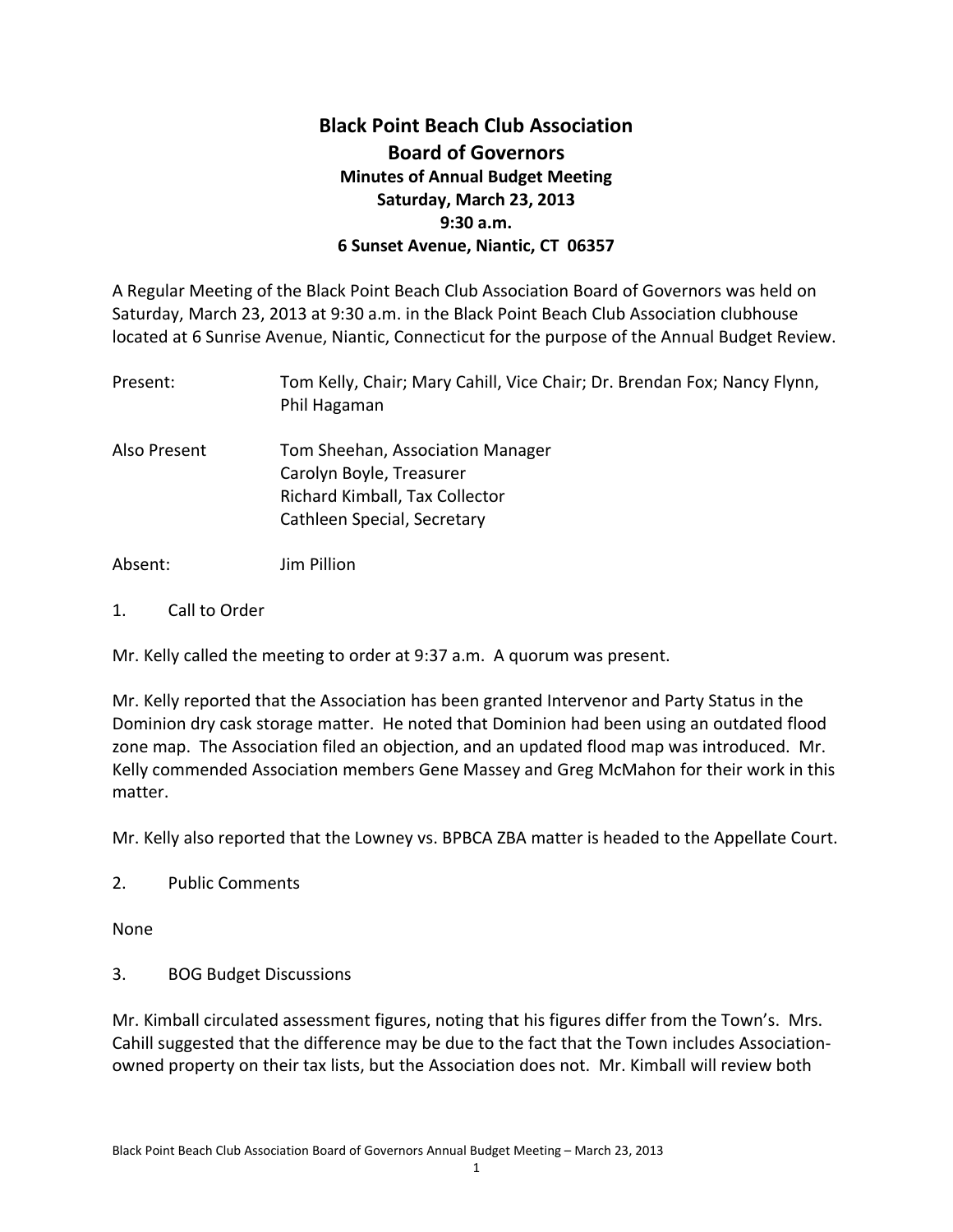lists to determine if this is the case. He has a few other inconsistencies to review with the Town.

Mr. Sheehan thanked Ms. Boyle for her assistance in preparing the 2013-14 draft budget. He reviewed the proposed draft budget line by line with the Board. The draft includes figures for proposed mil rate increases from 1.26 to 1.5 or 1.65.

Based on conversations Mr. Sheehan had with Mr. Cosgrove, the income from zoning applications is projected to be reduced in the next fiscal year.

One of the more drastic changes is listed under Other Income / Fund Surplus. The current FY budget was \$40,000. The 2013-14 budget will have only \$2,500. Black Point sustained costly damage from the hurricane and blizzard. Mr. Sheehan proposes that funds be allocated for long-term capital improvements.

Mrs. Cahill suggested adding \$2,000 to the Prior Year Taxes line for the 2013-14 fiscal year. Some overdue taxes have been recovered through property sales and more may be pending. The Board and Association Manager agreed to amend that line.

Upon reaching the Audit line it was noted that the audit has not been received to date. Ms. Boyle will contact the auditor.

An increase of \$2,000 was added to the Security Patrol line. Because a sergeant was assigned to our patrol on weekends, we realized \$2,658 deficit in that line item this year. Mr. Sheehan will meet with Paul Formica and the ELPD to see if we can get that amount lowered.

A slight decrease is expected in Recreation Program expenses. Mr. Hagaman asked if we would have counselor-led sports programs this year. Although Garrett Hickey has provided Mr. Sheehan will a full schedule of events for the summer, Mr. Sheehan will discuss this suggestion with him.

The Waterfront Maintenance allocation is expected to increase \$4,000. Mr. Sheehan said bids are going out next week. He also noted that we will not use the Town rakes this year at South Beach; they were not strong enough.

Rather than put money into the Contingency Fund, it will be put toward Long-Term Capital Improvements. If we need to purchase sand for South Beach it would come from this fund.

The July 4<sup>th</sup> party is the largest expense under Social Events. Last year we spent \$2,600 on just that event. Ms. Flynn recommended that ask for a "suggested donation of \$1 per guest" for guests of members.

Our webmaster suggested that our website is antiquated and is need of an update. Mr. Kimball was hoping that members could pay their taxes through a link on our website. The Board was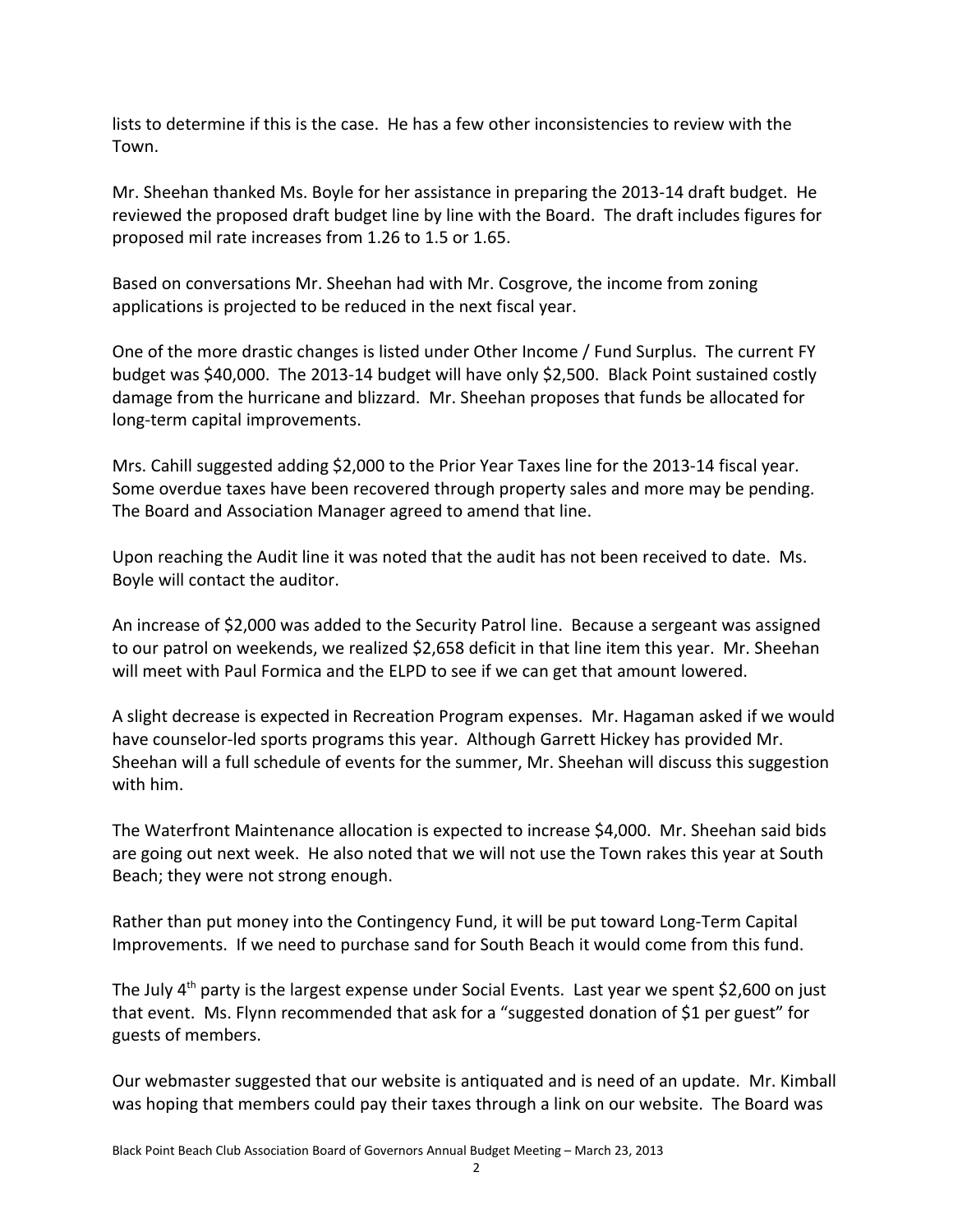concerned about costs and liability associated with this. Mr. Sheehan will research proposals for updating the website.

The Waterfront Supervisor position has been eliminated. Mr. Sheehan will assume that responsibility and will hire three people for Beach Patrol positions. After discussing the salaries and hours, Mr. Sheehan and the Board agreed to change the amount on the Beach Patrol line from \$10,000 to \$9,000.

The Recreation Program amount will remain the same as the current year, but there will be two fewer counselors.

Mrs. Cahill reported that Ned Cosgrove, Interim Zoning Enforcement Officer, will post a notice for the ZEO position this weekend.

A mil rate increase to 1.5 would not allow for improvements, including repairs to South Beach. Mr. Sheehan favors the 1.65 mil rate budget in order to accommodate numerous necessary repairs. He has been diligent in cutting expenses everywhere possible and would like to enlist the help of volunteers for certain projects.

Mr. Kimball asked for clarification on his salary and the outsourced computer services. The Board explained that he will receive his salary plus expenses.

(Dr. Fox left the meeting at 10:55 a.m.)

Mr. Kelly recommended that the Board suspend voting on the budget until Mr. Sheehan has had a chance to review proposals for a website update and the purchase of sand for South Beach. Mr. Sheehan will try to have information ready for the next regular meeting of the BOG, April  $26<sup>th</sup>$  at 6:30 p.m.

Mrs. Cahill said that members have requested a ballot for officers and a ballot for the budget.

4. Executive Session (if required)

**\*\*Motion (1)**

**Mr. Hagaman moved to enter into Executive Session at 11:04 a.m. for the purpose of discussing personnel matters.** 

**Mr. Kelly seconded the motion. The Association Manager and Secretary were invited to stay. Vote: 4 – 0 – 0. Motion passed.**

## **\*\*Motion (2)**

**Mr. Hagaman moved to exit Executive Session at 11:17 a.m. and return to the Regular Meeting with no action taken.**

**Mr. Kelly seconded the motion.**

**Vote: 4 – 0 - 0. Motion passed.**